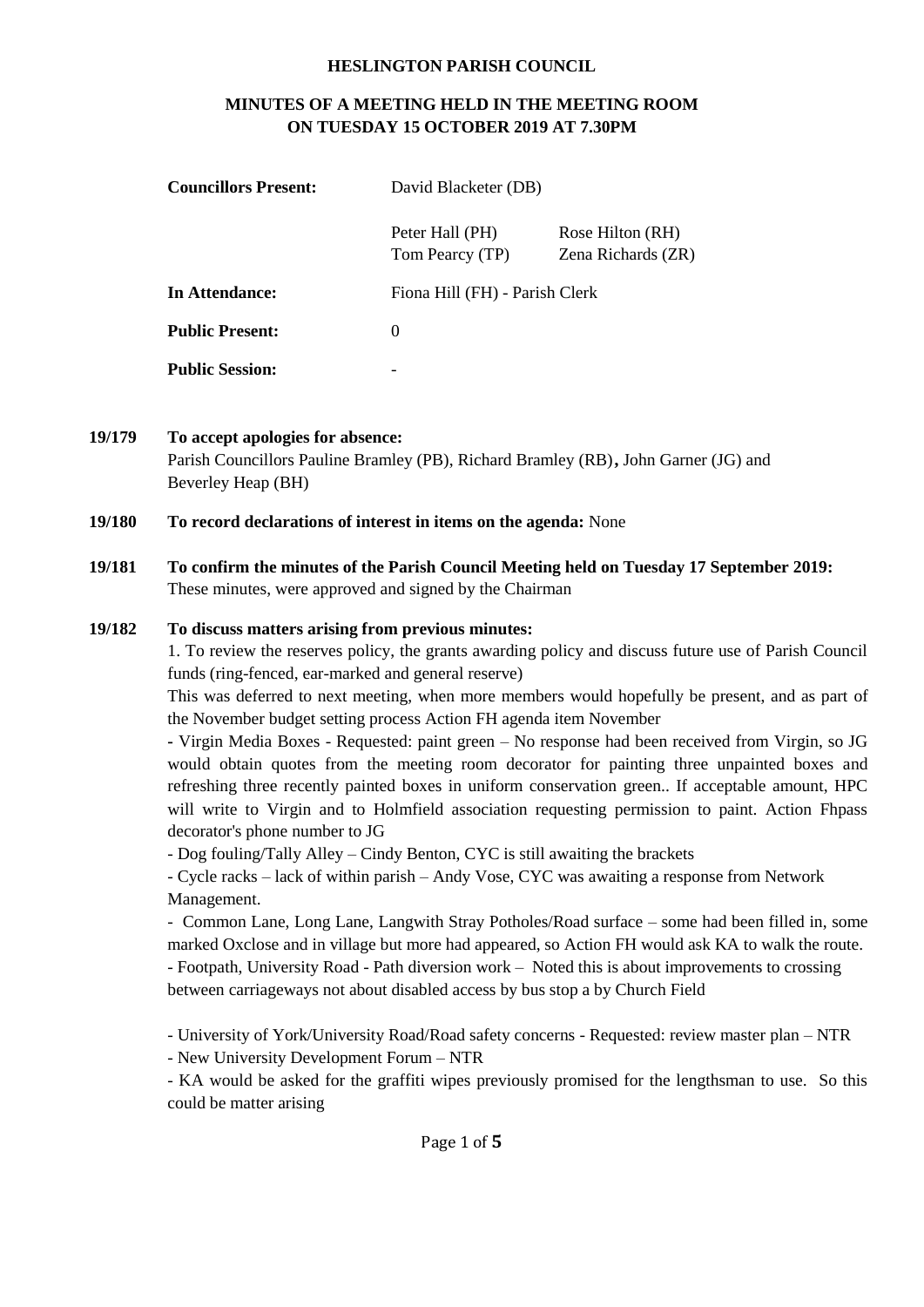- Main Street Parking Bay Review – Replacement signage was erected, but the signs had been removed for a second time by persons unknown. CYC would replace them, but FH would ask KA to request tamper-proof fittings.

- Fly Tipping Langwith Stray – had been removed.

- Wheelchair Ramp, Hall Park – had been repaired.

- Trees, Langwith Stray – The Parish Council noted that work had started Common Lane and Low lane14/10/19 but FH would check when this area would be done

## **19/183 To Discuss, if necessary, long-standing matters:**

1. Appearance of village –

- To The farms  $Sign$  The Parish Council agreed to spend up to £142.00 and PB would order this
- Drains These had been done, except for three, which needed heavy lifting gear.
- Gullies Still to do
- Ward Committee provided the graffiti wipes after we reminded last time. Dave has them in his shed
- 1.1 Street Furniture

FH had sent in application for Ward Grant for 2 memorial benches DB reported that the bases would be laid in November 2019. The Coronation Bench would be moved to the Sportsfield, but may be moved back, should the suggestion for a quiet paved seating area behind the Meeting Room go ahead. Actions DB and TP to meet contractor together to specify exact location bases. TP to arrange for contractor to transport Coronation bench to Sportsfield and identify site for new base there

1.2 Holmefield Lane Telecom Boxes

BH reported that the Holmefield Properties directors are not in favour of any kind of screening which was suggested at the last PC meeting, and now consider the matter closed. BH would be asked to request that Holmfield Properties contribute towards the painting of the boxes.

1.3 Additional Litter and Dog Waste Bins

The Parish Council are not in favour of dog bins near school or bus stop, so KA would be asked to provide a single use bin near the school bench, a single use bin near Bede House and a joint dog/litter bin on Low Lane near the junction with The Crescent

- 1.4 Provision in the village for burial/memorial ground. Should a reference be included in the NP the need to promote improved community facility? DB reported current version out to printing and topic was not raised in any of the earlier consultations, so HPC agreed not appropriate to make amendment at this point. If burial sites are raised in next iteration it can be addressed. CYC responsible for providing burial sites although no guarantee to be buried in own parish DB reported that City of York Council burial grounds only have capacity for 25 years, but cremations offer more capacity.
- 2. Highway Matters NTR
- 3. City of York Council
- 3.1 Article 4 (2) Direction NTR
- 3.2 Local Plan NTR
- 4. University of York
- Latte Levy All monies had been spent on projects not suggested by the Parish Council.

4.1 Antisocial Behaviour – A number of issues were reported between 2300-0400 hrs. JG/BH had met with the University. Residents were urged to report to police. This applies to noise disturbing the peace as well as other anti social behaviour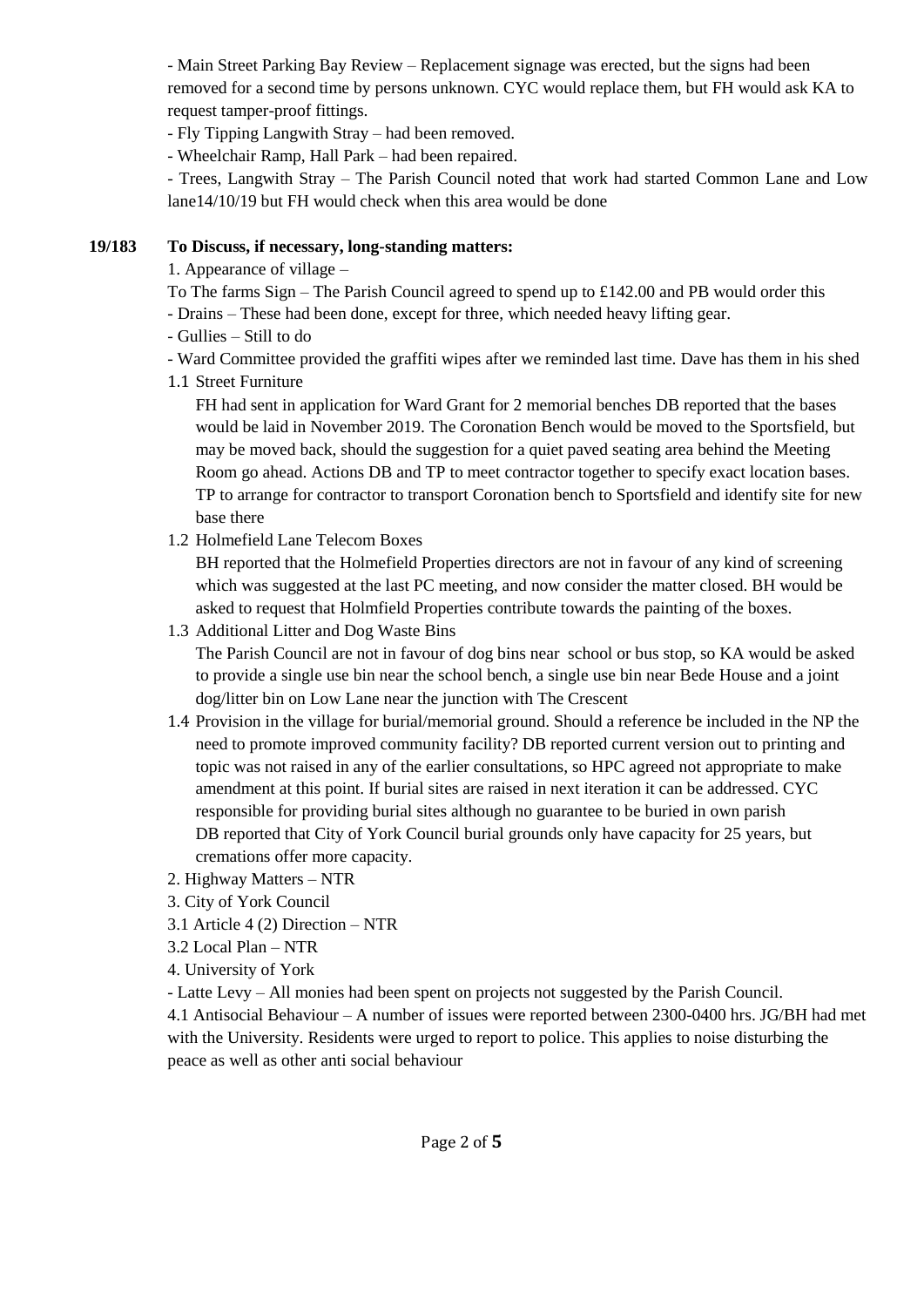5. Neighbourhood Planning – DB reported the documents had been printed, ready for the six-week consultation starting 30 October 2019. CYC would contact all the interested parties. PB would upload the documents to the website. ; DB to email docs to PB to put on website

6. Communication: Website up to date with information provided. Newsletter – Next edition would be drafted next month

## **19/184 To receive any matters raised by members of public:** None

## **19/185 To report and make relevant recommendations on new planning applications:**

*Letter A: We support the application*

*Letter B: We have no objections*

*Letter C: We do not object but wish to make comments or seek safeguards as set out overleaf Letter D: We object on the planning grounds set out overleaf*

1 **19/02011/FULM** – Change of use of former research centre (Use Class B1) to non-residential institution for academic use (Use Class D1) with associated external works @ Smith And Nephew Plc Research Centre Innovation - The Parish Council unanimously agreed to respond **"No Objections"**

# **19/186 To report planning decisions by City of York Council:**

1. 19/00901/FUL – Erection of detached stable and storage building to rear following demolition of existing building @ Pippin House, Bridge Garth - Approved

## **19/187 To receive reports from representatives of following outside bodies:**

- 1. Ward Councillors NTR
- 2. North Yorkshire Police Report attached
- 3. Heslington East Community Forums NTR

4. Good Neighbours Forum – PB had attended a meeting on Thu19Sep19 and had circulated a

summary by email

5. Ouse and Derwent Drainage Board – NTR

6. Sports Field – TP reported that Halifax Estates would remove the Japanese Knotweed very soon.

7. York Environment Forum – RH had attended the meeting last week and gave a summary of the issues discussed. There is to be an appeal by developer at Askham Bog site. Wildlife Trust will argue against development on basis of hydrology changes. This is relevant to Langwith Garden Village site within Heslington parish

8. Alms Houses – ZR reported there was a meeting tomorrow.

9. The Meeting Room – The hire conditions have been changed, due to a regular hirer who had caused some disturbance.

10. Fulford & Heslington Ward – NTR

# **19/188 To receive any new correspondence received by the council:**

1. Proposed works to University Road – Cllrs noted the content of letter

# **19/189 To receive matters raised by members:**

DB was authorised to purchased some winter flowers for the planter Key safe: suggestion to have key safe for meeting room. Action FH to put on agenda for next HPC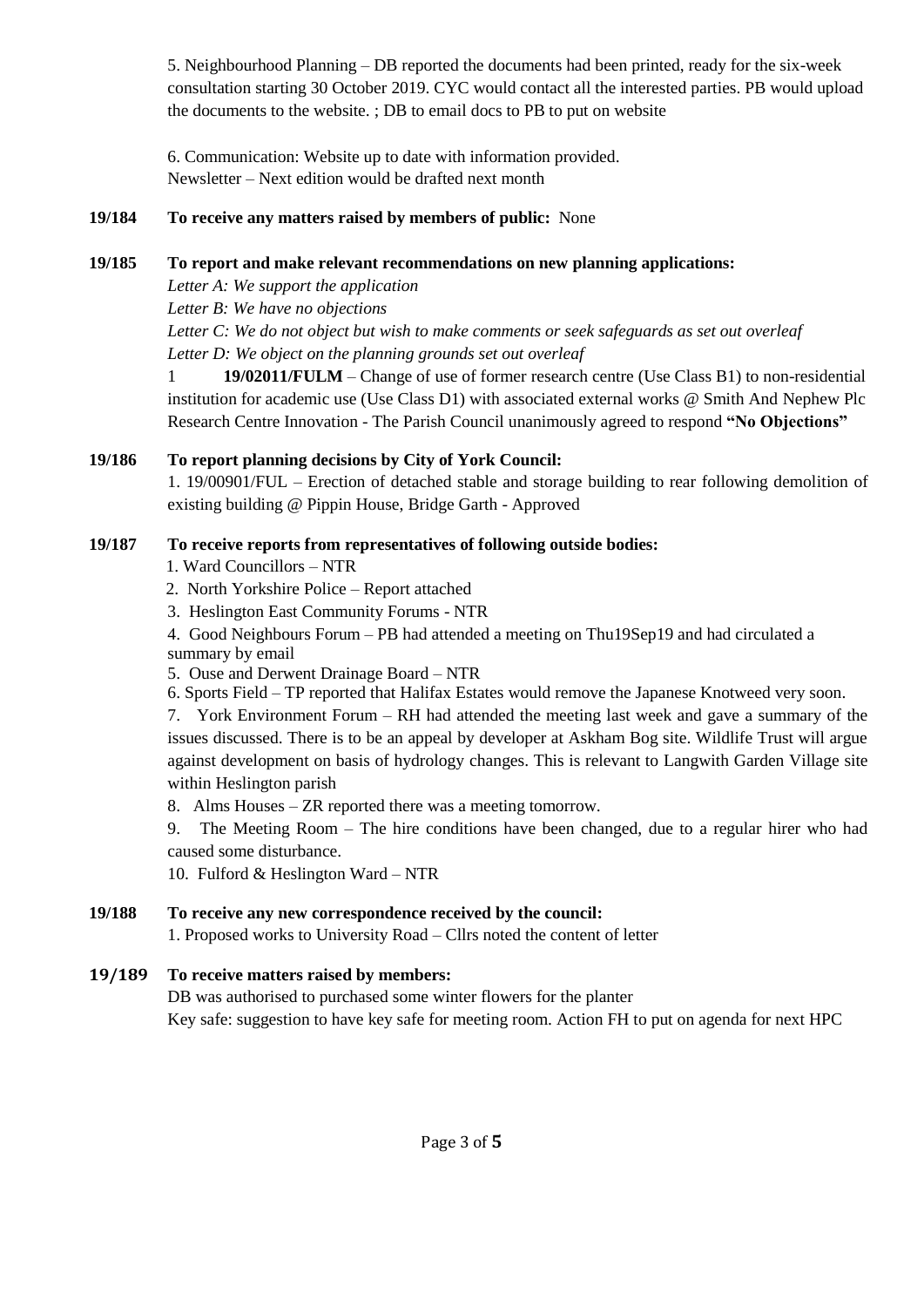### **19/190 To discuss matters raised by Parish Clerk/Responsible Financial Officer:**

1. Bookkeeping records for year ending 31 Mar 19 to date

FH circulated copies of a bank reconciliation, along with an income & expenditure report.

2. Financial management - Internal Controls, Property/Asset Checks, Internal/External Audits, GDPR The Parish Council would start to discuss the budget for 2020/2021 at the next meeting.

3. Matters raised with/by Yorkshire Local Councils Association (YLCA) – duelling the ring road; a mismatch between the funding for the roundabouts versus the funding for the duelling causing delays Info/updates emailed to Cllrs. DB gave a report on the recent meeting

|     | 4. To approve the following invoices for payment |             |         |        |
|-----|--------------------------------------------------|-------------|---------|--------|
| 4.1 | Parish Clerk                                     | Salary      | £287.70 | 001832 |
| 4.2 | Lengthsman                                       | Salary      | £355.91 | 001833 |
| 4.3 | HMRC.                                            | <b>PAYE</b> | £481.80 | 001834 |
|     |                                                  |             |         |        |

**19/191 To confirm the dates of the future meeting(s) on Tuesdays at 7.30 p.m. in the Meeting Room as:** 19Nov19, 17Dec19, 21Jan20, 18Feb20, 17Mar20, 21Apr20, 19May20, 16Jun20, 21Jul20, 18Aug20, 15Sep20, 20Oct20, 17Nov20, 15Dec20

Please Note: The Parish Council is keeping a watching brief on items reported, but awaiting intervention and will include on the agenda as and when specific information to report:

#### 1. City of York Council/Ward Cllr Keith Aspden

| - Virgin Media Boxes                                            | Requested: paint green<br>KA in contact with Chief Executive Virgin Media<br>Locations of unpainted (white) virgin media cabinets are noted at:<br>1. School Lane adjacent to the junction of Low Lane;<br>2. Heslington Court;<br>3. At the boundary of the Conservation Area on Field Lane adjacent<br>to the junction with Church Lane |
|-----------------------------------------------------------------|-------------------------------------------------------------------------------------------------------------------------------------------------------------------------------------------------------------------------------------------------------------------------------------------------------------------------------------------|
| - Dog fouling/Tally Alley                                       | 2 Signs in place Awaiting two brackets for the remaining two signs.<br>Ward Grant<br>C/o Cindy Benton, CYC                                                                                                                                                                                                                                |
| - Cycle racks                                                   | Awaiting CYC feasibility study                                                                                                                                                                                                                                                                                                            |
| - Potholes/Road surface<br>Common Lane/Long Lane/Langwith Stray | Some repaired- awaiting other to be done                                                                                                                                                                                                                                                                                                  |
| - Footpath, University Road<br>opp Heslington Hall bus stop     | The path to be diverted. Work is planned for August 2019                                                                                                                                                                                                                                                                                  |
| - York University/University Road                               | Road safety concerns - Requested: review master plan                                                                                                                                                                                                                                                                                      |
| -University Development Forum                                   | University agreed - development currently on hold                                                                                                                                                                                                                                                                                         |